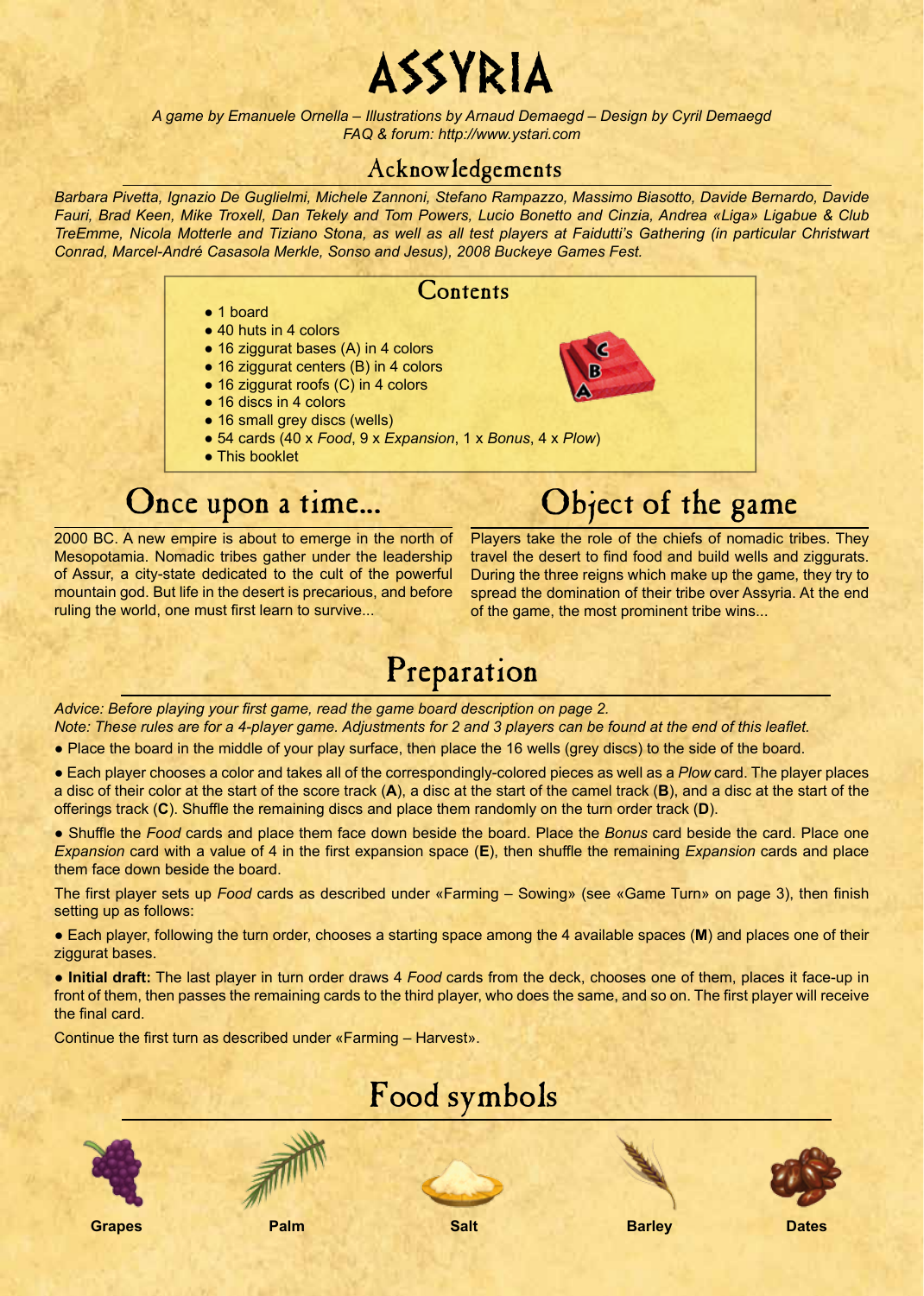### Board



- **A) Score track B) Camel track C) Offerings track D) Turn order track E) Expansion space 1 F) Expansion space 2 G) Expansion space 3**
- **H) Bonus space I) Higher dignitary J) Middle dignitary K) Lower dignitary L)** *Plow* **cards space M) Starting spaces for the ziggurats**
	- **N) Farming spaces**



Cards



**Expansion Food Plow Bonus Food (Wild card)**



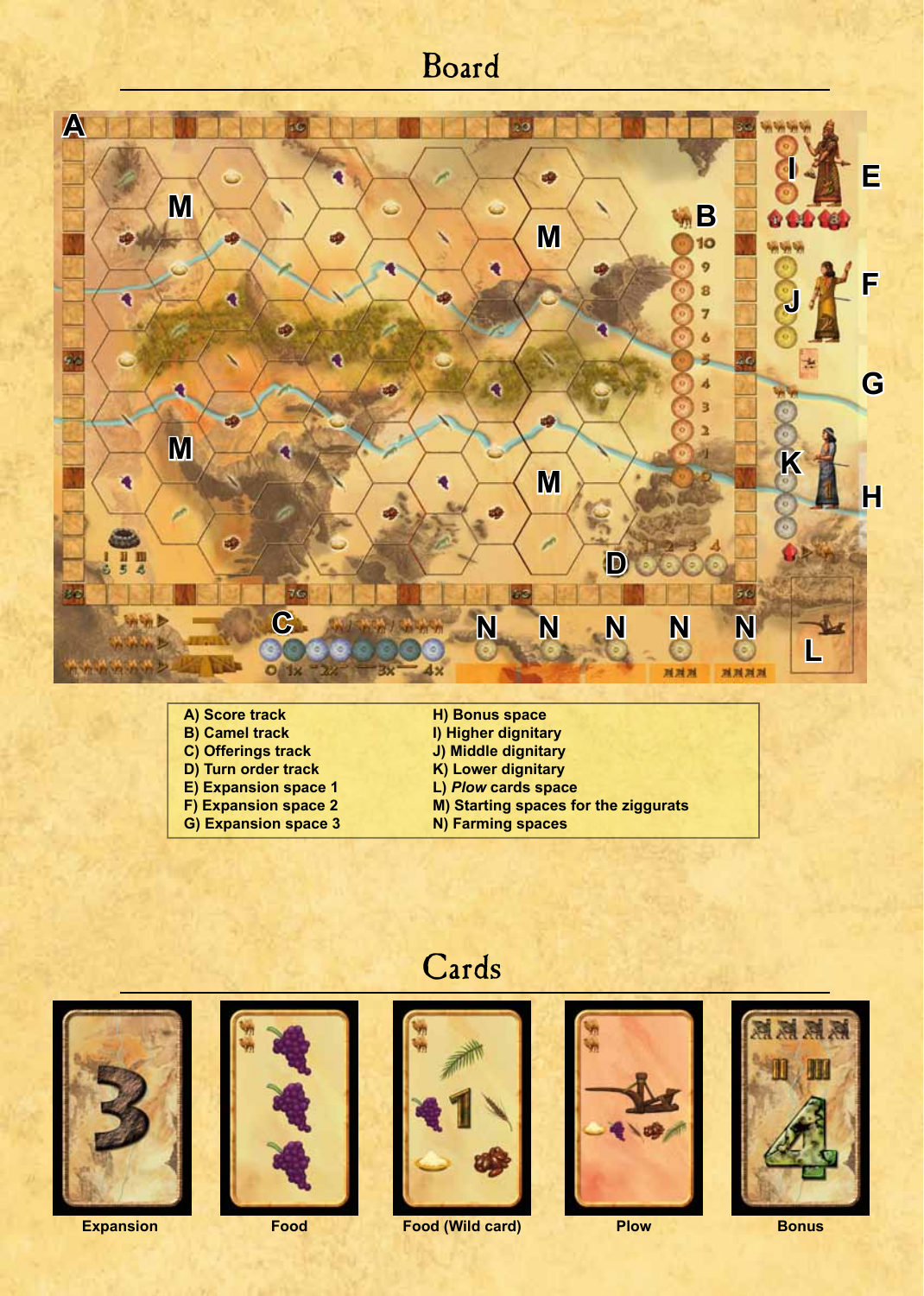### Order of Play

A game is separated into **3 Reigns**. The **first Reign** lasts **2 turns**, and the **following Reigns each last 3 turns**.

#### **Game turn**

#### **I - Farming**

#### **A) Sowing**

The first player draws 5 *Food* cards one by one and places them under the 5 farming spaces in a line following the instructions below:

• Cards are arranged from left to right in ascending order according to the number of symbols (1 to 3) on them.

• If several cards have the same number of symbols on them, they are arranged by drawing order.

#### ● **Wild cards** are always placed **on the right.**

Once this first line is arranged, the first player draws 5 new cards and places a new line under the first, following the same rules. Thus, 5 columns of 2 cards have been formed.

#### **B) Harvest**

The first player takes their turn order disc and places it above one of the 5 columns of 2 cards. The player takes the 2 cards of the column and the disc remains where it is. The second player (following the turn order) does the same and so on. *Note: Selected cards are placed face-up, in the player's area. The 2 cards of the unselected column remain untouched for the whole duration of the turn.* 

#### **C) New turn order**

A new turn order is determined. The player whose disc is the farthest on the left becomes the first player, and so on. The player whose disc is the farthest on the right becomes the last player.

#### **II - Expansion**

Following the new turn order, each player expands their territory by going through all the phases below:

#### **A) New huts**

The player takes a number of huts from their stock equal to the value of the *Expansion* card for the **current turn**. If the player doesn't have enough huts, they take all the remaining huts from their stock. Then, the player places those huts on the board according to the following rule:

#### **Huts must be placed on a empty hexagon adjacent to one of the player's own huts or ziggurats.**

*Note: You can expand progressively by putting a hut next to another you have just placed. Huts can be placed on river hexagons.*

*Advice: To make the next phase easier, you should place your huts at the bottom of hexagons rather than in the middle of them.*



*Sowing: The first player draws 5 cards (1 Wild card, 1 Date, 2 Barley, 1 Grape, 3 Grapes) and arranges them. The cards with 1 symbol are arranged following the draw order. They are followed by the card with 2 Barley and the one with 3 Grapes. The Wild card is placed on the right.* 



*Harvest: Red, the first player, places their disc on the third column and takes the two corresponding cards (2 Barley, 3 Grapes). Following the turn order, the other players choose a column and take cards accordingly...*



*New turn order: The new turn order is determined.*



*New huts: The Expansion card has a value of 4. Red places 4 new huts on A, B, C and D. From C, Red can't place a hut on X (which is not adjacent), nor can they place one on Y (which is occupied by another player's hut).*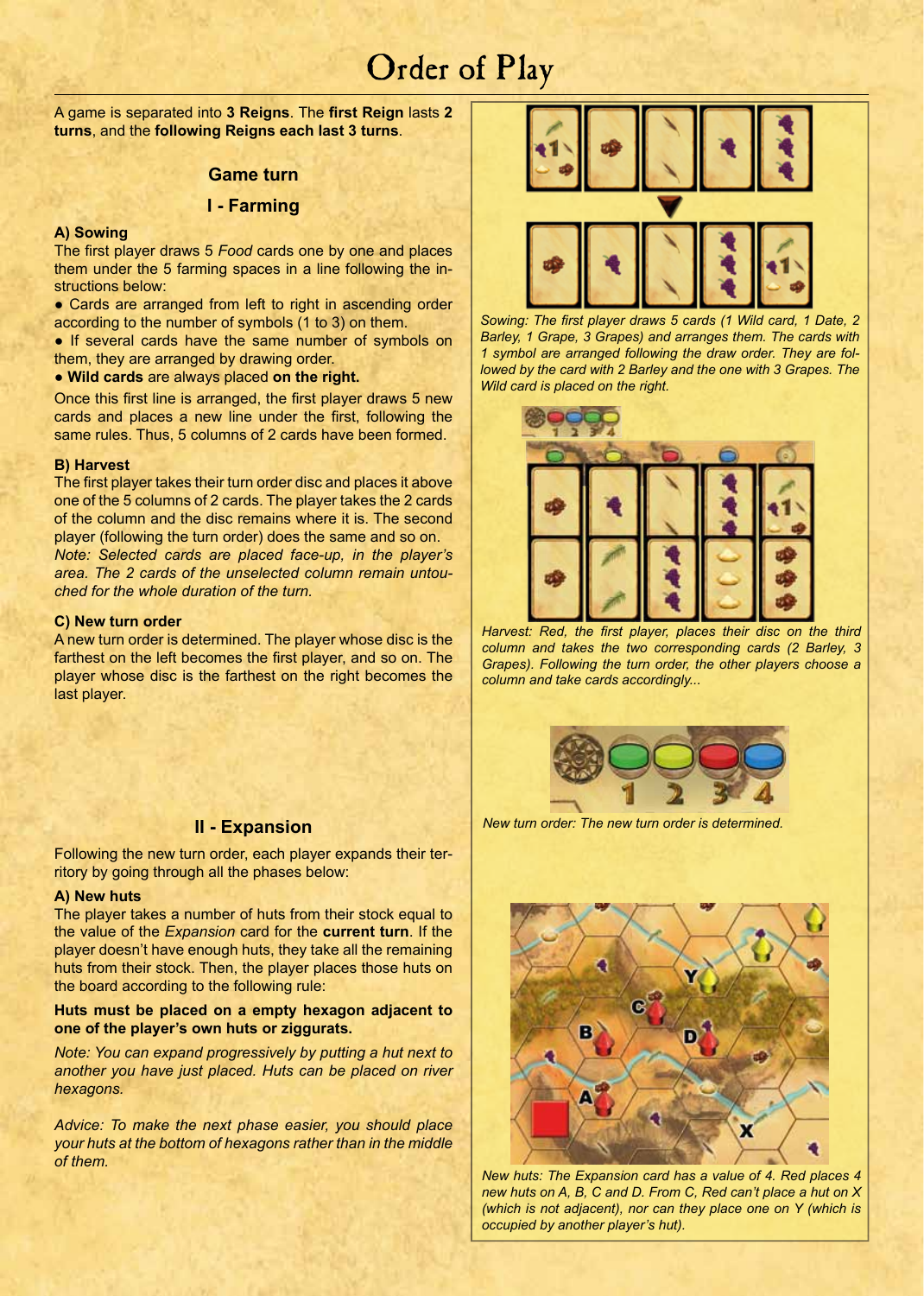#### **B) Resupplying**

Each player now uses their *Food* and *Plow* cards to resupply their huts. Ziggurats need no resupplying. Each symbol on a card allows you to resupply **1 hut** located on a hexagon featuring **a symbol corresponding to the card**. So, cards with 2 or 3 symbols allow you to resupply 2 or 3 huts with corresponding symbols. *Plow* **cards and Food Wild cards** allow you to resupply **1 hut, whatever its symbol**.

The player discards their cards one by one and chooses the hut(s) they want to resupply. The player places the hut on top of the symbol corresponding to the card (that is, in the middle of the hexagon) to show that resupplying has taken place. Of course, a player may discard a card featuring several symbols to feed a single village. In such a case, extra symbols are lost. *Plow* cards that are played are not discarded, but placed onto the dedicated space for them on the board.

#### *Note: Resupplying is mandatory. A player can't choose to sacrifice a village if they have the means to resupply it.*

If the player has cards left after the resupplying (because the player had a surplus or some of the symbols featured on the cards do not correspond to the hexagons where the player's huts are settled), the cards remain in the player's possession for subsequent turns.

#### **C) Famine**

Now the player removes all their huts that have not been resupplied (that is, huts which are not at the center of their hexagon) from the game board. Place these huts back in the player's stock.

#### **D) Wells**

The player may now choose to place wells. Wells are placed **at the intersection of 3 hexagons** on which the player currently owns **a hut**. Furthermore :

- You can't build a well next to a ziggurat.
- Wells can't be placed between the two rivers.
- Wells can't be placed on top of other wells.

#### *Notes:*

- *Building a well is not mandatory.*
- *A player may build several wells in the same turn.*

*- Once a well is built, it remains in place until the end of the game.*

*- The stock of wells is limited, so you cannot build more wells than what the stock contains.* 

#### **E) Revenue & Prestige**

The player now counts their revenue and prestige points.

#### **1) Revenue**

**For each river**, **the first hut placed** by the player yields **3 camels**. **Subsequent huts** placed on the same river yield **2 camels each**.

The player adds up the camels they have received and advances their disc by the appropriate number of spaces along the camel track.

#### *Note: Revenue is limited to 10 camels.*

*Advice: The camels will be spent in order to expand your empire, so it is important to earn camels each turn !*



*Resupplying: Red discards their 2 Barley card to resupply hut B, discards their Plow card to resupply hut A and finally discards their 3 Grapes card to resupply hut D. Red's 1 Palm card is useless for the time being, so the player keeps it for another turn.* 



*Famine: Red has not resupplied hut C, which is consequently removed from the board and returned to the player's stock.* 



*Wells: Blue may build a well at the intersection of huts A, B and C; the player places a grey disc there.* 



*Revenue: Green owns 2 huts on the upper river and 1 on the river at the bottom. As a consequence, Green has a revenue of 8 camels (3+2+3).*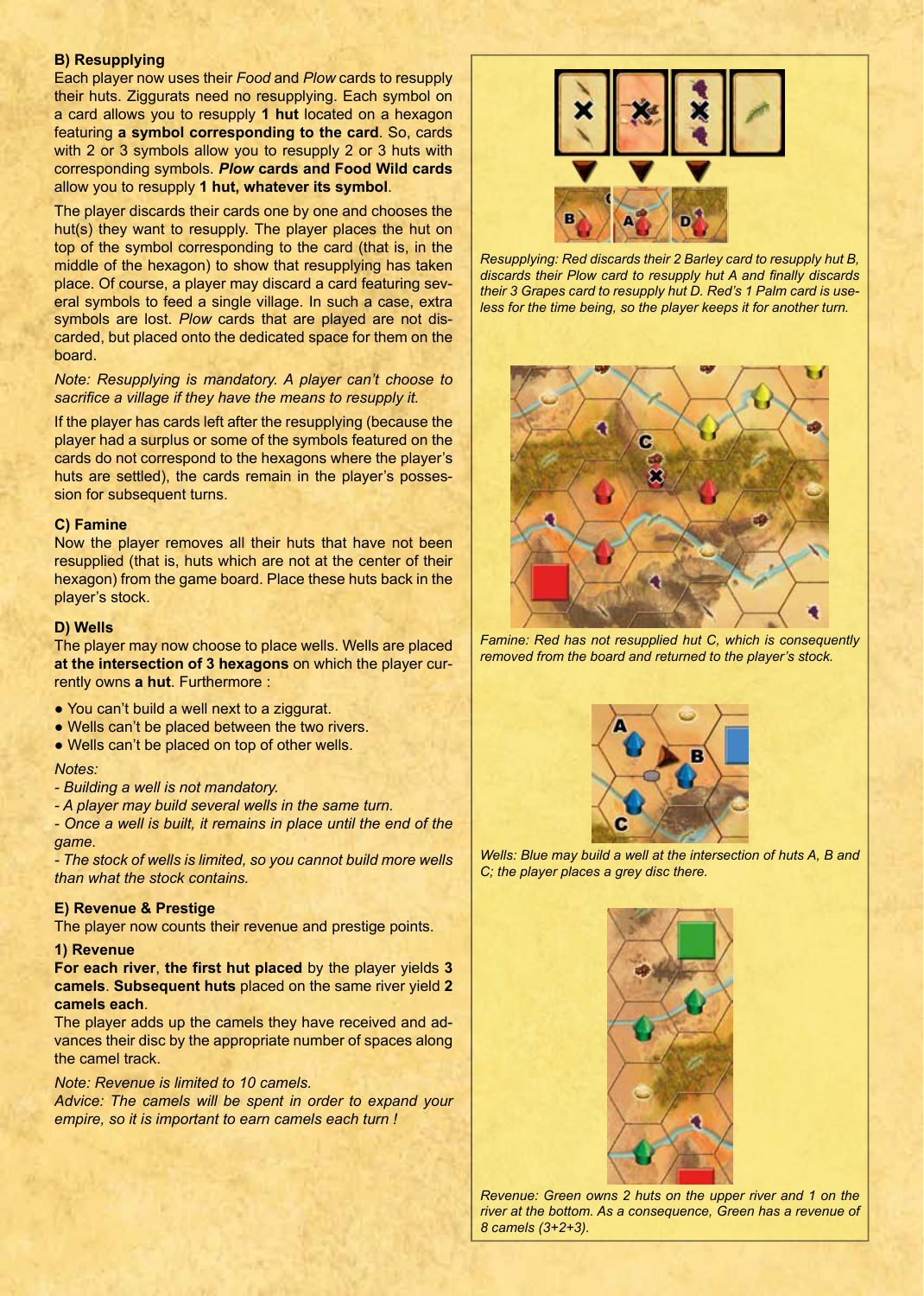#### **2) Prestige**

The player scores points on the score track:

- Each hut placed **between the two rivers** yields **2 points**.
- Each hut placed **outside the two rivers** yields **1 point**.

*Note: Huts placed on a river yield no points.*

● Each **ziggurat tile** (base, center, roof) on the board yields **1 point**.

● **Wells** yield a number of points depending on the reign during which they were built. During the **1st Reign**, wells yield **6 points**; during the **2nd Reign**, they yield 5 points; and during the **3rd Reign**, they yield **4 points**.

*Note: Wells yield points only during the turn in which they were built!*

Once all the players, in turn order, finish the expansion phase, proceed to the next phase.

#### **III - Actions**

Each player in turn order may then spend camels to perform actions:

#### **Possibles actions**

- **A) Build / extend a ziggurat**
- **B) Create intrigue in Assur**
- **C) Make an offering to the gods**
- **D) Buy a** *Plow* **/** *Food* **card**

#### **A) Build / extend a ziggurat**

#### **1) Build**

The player may build a new ziggurat on the board if they follow the building rules below:

● A ziggurat must be built on a hexagon which is occupied by one of the player's huts.

● A ziggurat can't be built on a river hexagon.

● A ziggurat can't be built on a hexagon next to a well.

To build a ziggurat, the player must spend **6 camels**, then replace 1 of their huts with 1 ziggurat base (return the hut to the player's stock).

#### **2) Extend**

The player may extend one of their pre-existing ziggurats if they follow the building rules below:

• A ziggurat can only be extended by one level per turn (however, adding a level to several ziggurats is allowed, as well as building a ziggurat and extending other ziggurats with one tile in the same turn).

• A player may extend a ziggurat only by placing above it a tile of the size which is directly inferior to it (so, a roof tile can only be placed on a center tile and a center tile can only be placed on a base tile).

To extend a ziggurat, the player spends a number of camels depending on the tile to be placed:

- 3 camels for a center tile
- 2 camels for a roof tile



*Prestige: Blue scores 11 points.*

- *2 points for hut A*
- *1 point for hut B*
- *1 point for hut C*
- *1 point for Blue's ziggurat base*
- *6 points for the well that was constructed during this turn.*



*Build / extend: In the turn, Yellow builds a new ziggurat and extends another. So, Yellow spends 9 camels and places a base tile (the hut goes back to the player's stock) and a center tile on the base tile located in the south.*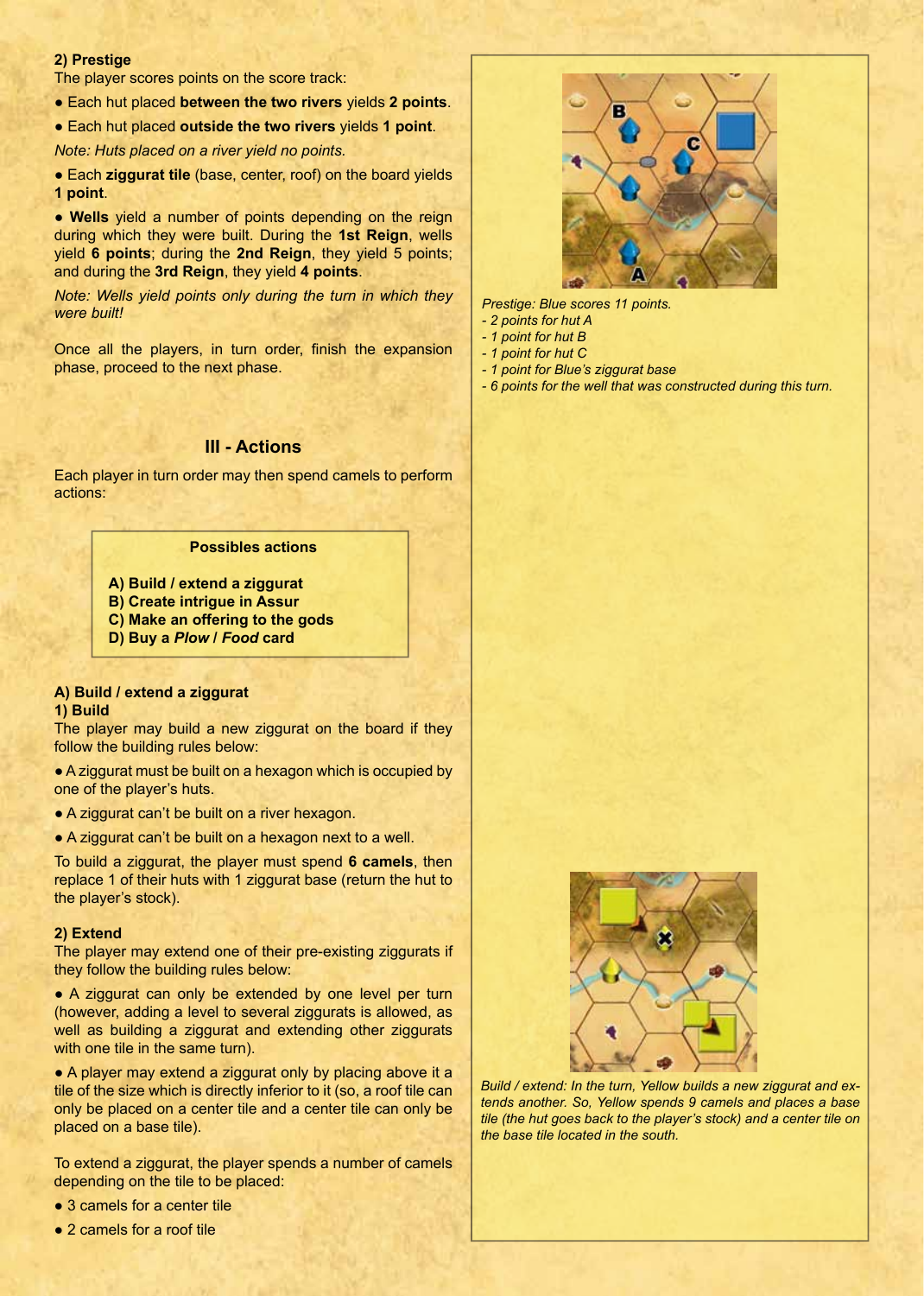#### **B) Create intrigue in Assur**

The player may attempt to win the favors of the dignitaries of Assur for the next Flood. In order to do that, the player spends camels and places huts from their stock on available spaces corresponding to the dignitaries they choose. There are three dignitaries with increasing influence:

- The higher dignitary costs 4 camels
- The middle dignitary costs 3 camels
- The lower dignitary costs 2 camels

When a player places a hut, they automatically place themselves on the highest space available for the dignitary of their choice.

*Note: You can place several huts in the same turn.* 

#### **C) Make an offering to the gods**

The player may offer camels to the gods to win their goodwill for the next Flood. To do that, the player spends from 1 to 3 camels and advances their disc by as many spaces along the offerings track.

#### **D) Buy a Plow / Food card**

The player may buy one of the *Food* cards that are still available after the harvest, and a *Plow* card if one is still available and if the player doesn't have one yet. To do that, the player pays the price indicated on the card (1 or 2 camels) and takes the card.

*Note: You can't buy two Food cards in the same turn. You also can't own two Plow cards at the same time.* 

A player **may keep camels from one turn to the next**. When all players have performed their actions, the game turn is over.

#### **End of turn**

The turn is now over. If it was the final turn of the reign, a flood now takes place. Otherwise, the first player draws a new *Expansion* card and places it in the slot below the previous card. All players put their huts back at the bottom of their hexagons so that they won't hide the resources. A new turn begins.

#### **Flood**

Floods mark the end of a Reign. The first Reign ends after 2 game turns. The second and third Reigns end after 3 turns. The following actions are carried out:

#### **I) Flooding**

All the huts located on a river hexagon are removed from the board and go back to their owner's stock.

#### **II) Assur**

The players are granted rewards according to their influence with the dignitaries:

- The higher dignitary grants 3 influences per hut
- The middle dignitary grants 2 influences per hut
- The lower dignitary grants 1 influence per hut

Players are ranked according to the influence they have been granted. In case of a tie, the player who has placed more huts wins the tie. If players are still tied, then the tied player with the highest hut on the board wins the tie.

*Note: A player who hasn't placed a single hut on any dignitary is not ranked and can't score points.* 



*Intrigue: Red spends 4 camels and places a hut on the first available space of the higher dignitary.* 



*Offering: Blue spends 2 camels and advances their marker by two spaces along the offerings track.*



*Buying cards: Green spends 2 camels and buys the 3 Dates card.*



*End of turn: A new Expansion card is placed under the previous one.*



*Flooding: Huts located along the river are removed from the board.*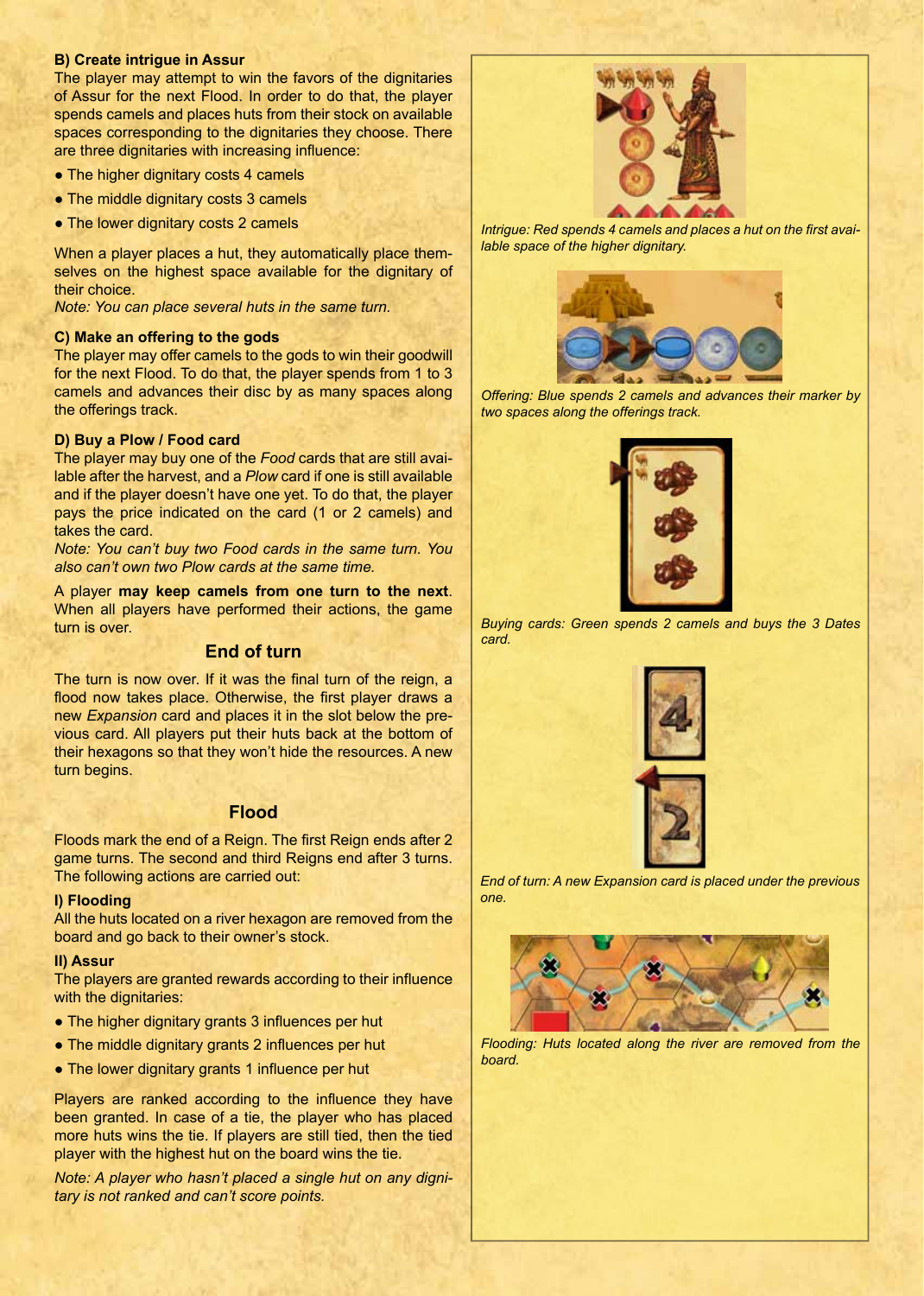The player with the highest influence total scores a number of points equal to the sum of *Expansion* cards before discarding the highest *Expansion* card. The next player scores a number of points equal to the new total before discarding the highest remaining *Expansion* card, and so on until no cards remain.

*Note: If a player isn't placed on any dignitary, they score no points and the remaining cards are discarded.* 

#### **III) Dignitaries**

In addition to granting players points, each dignitary provides a bonus to the players supporting him.

#### **1) Higher dignitary**

The players score a point bonus depending on the number of huts they have placed on this dignitary:

- 1 hut grants 1 point
- 2 huts grant 4 points
- 3 huts grant 8 points

Once the bonuses have been counted, everybody gets their huts back.

#### **2) Middle dignitary**

All the players who have placed at least one hut on one of this dignitary's spaces get a *Plow* card from the *Plow* cards deck.

*Reminder: A player can't own more than one Plow card.*

#### **3) Lower dignitary**

For each hut placed on one of this dignitary's spaces, the players advance their disc by one space along the camel track.

#### **IV) Offerings**

The players score points depending on their offerings to the gods. Each player scores a number of points equal to the number of ziggurat sites they own on the board, multiplied by the number indicated by their disc on the offerings track. Each player's offering disc then goes back to the initial space of the track.

*Note: All ziggurat sites are counted even if the building is unfinished (no center or no roof).* 

#### **V) Next Reign**

symbols. A new turn begins.

Before the start of the 2nd and 3rd Reigns, place the *Bonus*  card in its spot on the board. During the next Floods, add its value to the sum of the Expansion cards on display.

*Note : The Bonus card is used only for 4-player games.* The first player draws a new *Expansion* card and places it in the first Expansion slot. All players put their huts back at the bottom of their hexagons so that they won't hide the food

# End of game

The game is over at the end of the 3rd Reign (after the flood). Players score a certain number of bonus points:

- Each player scores 1 point per ziggurat tile they have built
- Each player scores 1 point per *Plow* card

• Each player scores 1 point for each group of two remaining camels

The most advanced player along the score track takes control of Assur and wins the game. In case of a tie for first place, all tied players win. They will share the nascent empire!

*Assur: The players count their influence. Red comes first with 7 (3+3+1). Green (1+1) and Yellow (2) are tied with 2 points, but Green, having placed 2 huts, comes first. Red scores 10 points and discards the highest card (a 4). Green scores the 6 remaining points and discards the highest card (a 4). Yellow scores the 2 remaining points and discards the last card.* 

*Dignitaries: The players count their bonuses. Green has 2 huts on the lower dignitary and consequently earns 2 camels. Yellow has 1 hut on the middle dignitary and earns a Plow card. Red has 2 huts on the higher dignitary and 1 hut on the lower dignitary; the player scores 4 points and earns a camel.* 

*Offerings: Yellow has 3 ziggurats on the board and their disc is on the x3 space of the offerings track. Yellow thus scores 9 points.*